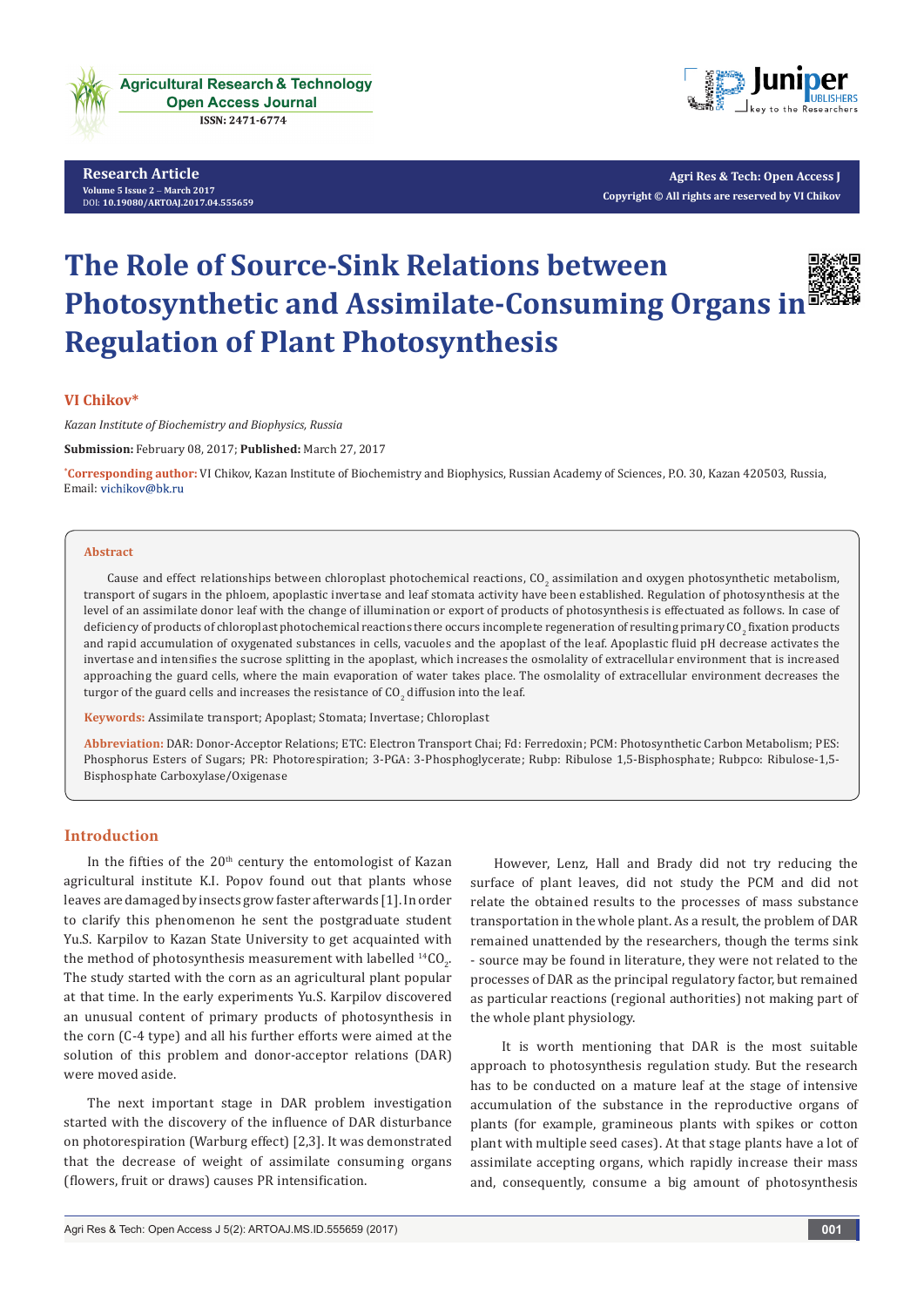products. If a fragment of such assimilate accepting organs is removed, great excess of products of photosynthesis emerges. And vice versa, the removal of a fragment of mature leaves causes growth of assimilate "demand" and the increased efflux from the leaf may even lead to the destruction of photosynthetic apparatus structures [4]. It is essential that the study subject, the mature leaf, remains in its absolute native state.

This article summarizes the results of multi-year research on PCM m with  $^{14}CO_2$  obtained mostly with the use of cotton plant and wheat whose DAR are clearly revealed during the reproductive phase of development.

# **The Influence of DAR Disturbance on Correspondence between Photosynthesis and Photorespiration in the Donor Leaf**

The first experiments on the influence of DAR on gaseous interchange between plants revealed inverse relationship between PR and export function of the leaf [5]. If a plant was deprived of fruit, the PR increased (Table 1). And vice versa, if a fragment of mature assimilate donor leaves was removed, the PR decreased. The greatest changes in CO<sub>2</sub> absorption were observed when the leaf gaseous interchange was measured in the environment of increased oxygen concentration (21%), i.e. in case of glycolate production and PR functioning in C-3 leaves. **Table 1:** Effect of removing leaves or fruit of cotton on photosynthesis and the Warburg effect.

| <b>Option</b>      | Photosynthesis (mg $CO$ , dc- <sup>2</sup><br>$h^{-1}$ | <b>Warburg</b><br>Effect(% to |          |
|--------------------|--------------------------------------------------------|-------------------------------|----------|
| <b>Experience</b>  | $1\% 0,$                                               | $21\% 0,$                     | $1\% 02$ |
| Control            | $30.6 \pm 4.3$                                         | $20.3 \pm 1.8$                | 33.7     |
| Removing fruit     | $15.4 \pm 3.7$                                         | $7.2 + 1.7$                   | 53.2     |
| Removing<br>leaves | $46.5 \pm 6.9$                                         | $35.3 \pm 3.7$                | 24.1     |

The reduction of assimilate-consuming organs weight was followed by activation of growth processes [6] in all organs of the plant (especially in the root system) which signalled triggering of adaptation mechanisms of metabolic process regulation in the whole plant. As it is a well-known fact, that Warburg effect is related to glycolate metabolism [7], which is considered to be produced in oxygenase reaction of RUBISCO in chloroplasts, the next stage of our study was dedicated to distribution of 14С among early products of photosynthesis in order to evaluate the character of PCM change under the influence of DAR disturbance.

# **The Trend of Photosynthetic Carbon Metabolism and Export Function of the Leaf**

The kinetics experiments with  $14CO<sub>2</sub>$  in different concentrations of carbon dioxide (0.03% and 0.3%) showed significant differences in<sup>14</sup>C inclusion into glycolate and products of its metabolism [8]. The key differences are as follows:

A. There are at least two different mechanisms of glycolate production, which differ kinetically in respect of <sup>14</sup>C inclusion.

One mechanism is presumably closer to the product of  ${}^{14}CO_{2}$ , fixation and the other one is farther.

B. In case of removal of assimilate accepting organ part the impact of the first source of glycolate production is incremented.

C. Once  $CO_2$  concentration rises, the intensity of  $^{14}C$ inclusion into glycolate metabolism products of control plants is decreased while that of experimental plants practically does not change, but the relative role of that channel (in comparison to sugar synthesis) in experimental plants is significantly increased (Table 2).

|                                           |  |  | <b>Table 2:</b> The influence move off fluits on 14C distribution among some    |  |
|-------------------------------------------|--|--|---------------------------------------------------------------------------------|--|
|                                           |  |  | labeled products after 3 min <sup>14</sup> CO2 assimilation (% radioactivity of |  |
| water-ethanol soluble fraction) in wheat. |  |  |                                                                                 |  |

|                                                             | CO2 Concentration (%)        |                |                              |                |  |  |  |
|-------------------------------------------------------------|------------------------------|----------------|------------------------------|----------------|--|--|--|
| Compounds                                                   |                              | 0.03           | 0.3                          |                |  |  |  |
|                                                             | Control<br><b>Experiment</b> |                | Control<br><b>Experiment</b> |                |  |  |  |
| Sucroce                                                     | $48. \pm 2.1$                | $43.9 \pm 3.4$ | $59.0 + 4.1$                 | $58.2 \pm 3.6$ |  |  |  |
| Phosphorus<br>esters of sugars                              | $19.1 \pm 0.8$               | $18.8 \pm 1.3$ | $16.4 \pm 2.2$               | $12.1 \pm 1.5$ |  |  |  |
| Hexoses                                                     | $0.9 \pm 0.1$                | $1.7 \pm 0.2$  | $1.5 \pm 0.3$                | $1.7 \pm 0.2$  |  |  |  |
| Serine, glycine,<br>glycolate                               | $13.0 \pm 1.3$               | $18.3 \pm 1.3$ | $2.2 \pm 0.4$                | $5.1 \pm 0.3$  |  |  |  |
| Glicerate.<br>malate,<br>aspartate                          | $7.1 \pm 0.6$                | $7.7 \pm 0.5$  | $2.3 \pm 0.2$                | $3.7 \pm 0.3$  |  |  |  |
| Alanine                                                     | $6.8 \pm 0.8$                | $6.4 \pm 0.7$  | $16.1 \pm 2.6$               | $17.3 \pm 1.7$ |  |  |  |
| Pigments                                                    | $0.6 \pm 0.1$                | $1.4 \pm 0.2$  | $0.3 \pm 0.1$                | $1.2 \pm 0.2$  |  |  |  |
| Sucrose/<br>hexoses                                         | 54.1                         | 25.8           | 39.3                         | 34.2           |  |  |  |
| Intensity of<br>photosynthesis<br>$(CO2 \cdot dm - 2h - 1)$ | $35.6 \pm 1.1$               | $25.1 \pm 2.9$ | $97.3 \pm 5.7$               | $86.7 \pm 7.5$ |  |  |  |

Great similarity of kinetics of  $14C$  inclusion into glycolate in control and experimental variants of plants with carbon dioxide saturating concentration indicates [9] the production of this compound in the leaves of plants with removed fruit which happens mostly according to the mechanism functioning in the absence of RUBISCO oxygenase (low concentration of  $O_2$  and saturating concentration of  $\text{CO}_2$ ). According to the literature another possible source of glycolate is the transketolase reaction of the Calvin cycle [10] which is realized with superoxide radical [11] produced through the Mehler reaction [12].

Removal of a fragment of consuming organs of the cotton plant led to certain reduction in sucrose synthesis and intensification of generation of glycolate metabolism products and hexoses (Table 3) simultaneously sucrose and hexose radioactivity ratio decreased significantly. This data allowed suggesting the hypothesis of photosynthesis regulation [8], in which the increased stream of oxygen through the glycolate passage in case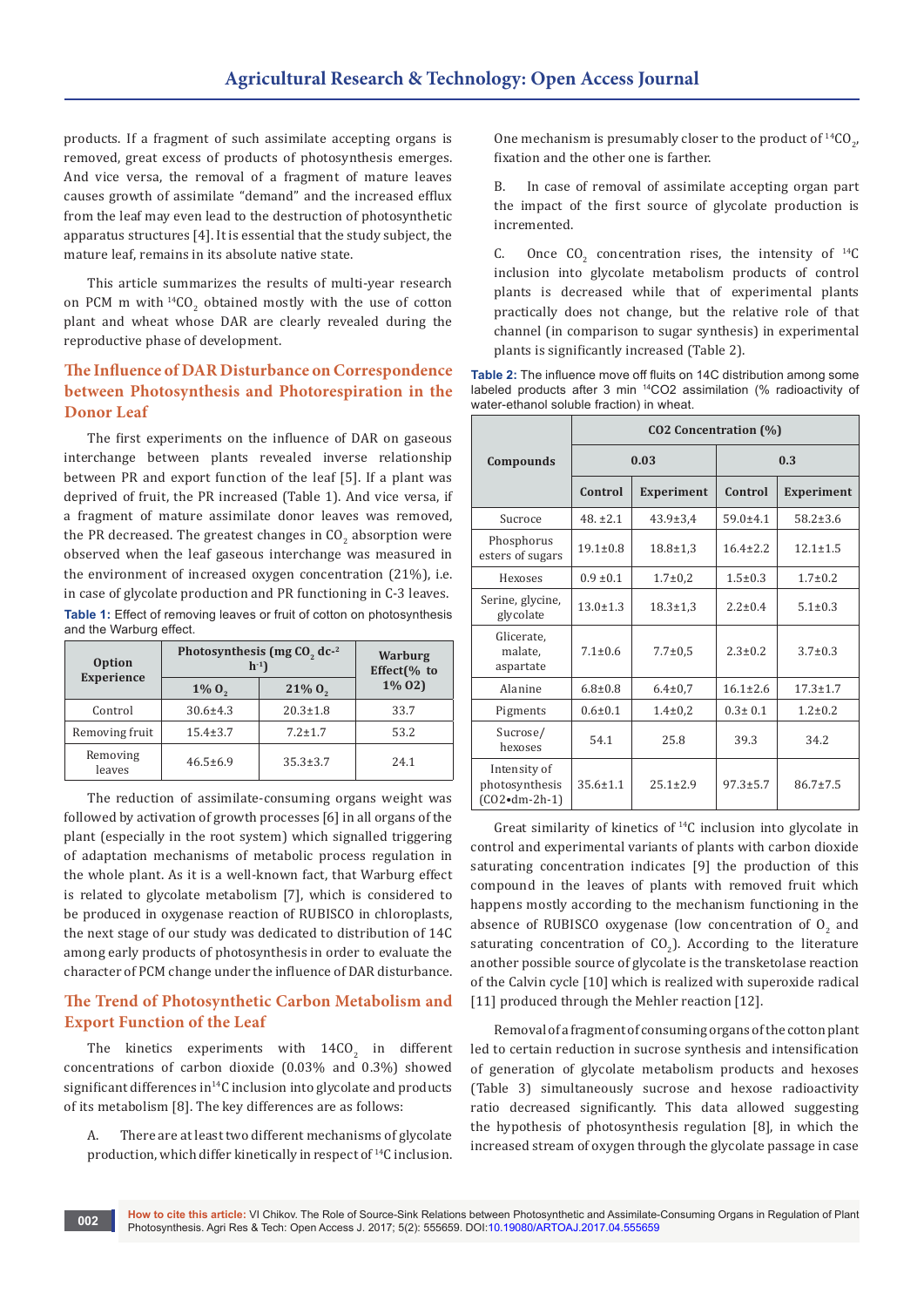of sugars efflux inhibition from the leaf does not end with the Calvin cycle and the products of glycolate metabolism are used for intensified growth processes in the leaf.

**Table 3:** Distribution of 14С among labelled products of photosynthesis in leaves and apoplast of the top and donor parts of a flax shoot whose middle part was exposed to 14СО2 for 5 minutes (% to radioactivity of the water-ethanol-soluble fraction).

|                      |                | <b>Upper Part</b>                 | <sup>14</sup> C-donor Part |                |  |
|----------------------|----------------|-----------------------------------|----------------------------|----------------|--|
| Compounds            | <b>Leaves</b>  | <b>Apoplast</b>                   | <b>Leaves</b>              | Apoplast       |  |
|                      |                | <b>Control Plants</b>             |                            |                |  |
| Sucrose              | $73.5 \pm 0.6$ | $89.7 \pm 0.2$                    | $60.9 \pm 0.5$             | $89.6 \pm 0.5$ |  |
| Hexoses              | $4.8 \pm 0.2$  | $0.6 \pm 0.2$                     | $3.6 \pm 0.1$              | $0.7 \pm 0.0$  |  |
| Amino acids          | $10.0 \pm 0.6$ | $4.1 \pm 0.2$                     | $15.1 \pm 0.3$             | $3.9 \pm 0.4$  |  |
| Malate               | $3.2 \pm 0.2$  | $2.2 \pm 0.1$                     | $4.0 \pm 0.1$              | $2.1 \pm 0.1$  |  |
| Other<br>compounds   | $8.5 \pm 0.2$  | $3.4 \pm 0.8$                     | $16.4 \pm 0.7$             | $3.7 \pm 0.1$  |  |
| Sucrose/<br>Hexoses  | 15             | 149.5                             | 16.9                       | 128            |  |
|                      |                | <b>Nitrogen-Fertilized Plants</b> |                            |                |  |
| Sucrose              | $61.5 \pm 0.3$ | $77.1 \pm 0.5$                    | $57.1 \pm 1.0$             | $76.2 \pm 1.1$ |  |
| Hexoses              | $5.3 \pm 0.2$  | $2.1 \pm 0.2$                     | $4.2 \pm 0.1$              | $2.0 \pm 0.1$  |  |
| Amino acids          | $15.7 \pm 0.5$ | $11.7 \pm 0.5$                    | $17.2 \pm 0.6$             | $11.1 \pm 0.7$ |  |
| Malate               | $4.7 \pm 0.7$  | $3.4 \pm 0.4$                     | $5.1 \pm 0.3$              | $3.7 \pm 0.4$  |  |
| Other<br>compounds   | $12.8 \pm 0.7$ | $5.7 \pm 0.4$                     | $16.4 \pm 0.3$             | $7.0 \pm 0.4$  |  |
| Sucrose/<br>Hexoses  | 11.6           | 36.7                              | 13.6                       | 38.1           |  |
| Control/<br>fertiliz | 1.29           | 4.07                              | 1.24                       | 3.36           |  |

Previously it was noted that oxygen absorption by ETC is directly related to the regulation of reductive pentosephosphate pathway. This is proved by the experiments cited in the work [13]. In the work when the reagent of the Mehler reaction, methyl vilogen, was added to isolated chloroplasts up to 95% of ascorbate acidified after 1 minute in the light. Mehler reaction activation by methyl vilogen led to inhibition of reductive pentosephosphate pathway of oxygen.

The connection between  $0_{2}$  photo absorption and the Calvin cycle functioning is indicated in many other works. For example, experimenting with intact algae, Radmer & Olinger [14] came to a conclusion that  $\mathsf{CO}_2$  and  $\mathsf{O}_{2'}$  being final acceptors of electrons, guarantee electron beam functioning in ETC of chloroplasts. Measuring simultaneously chlorophyll fluorescence and oxygen exchange of cells by the method of mass spectrometry, they demonstrated that fluorescence induction curves and electron transport practically do not depend on presence of  $\rm CO_2$  in the environment medium but change drastically if  $O_2$  is eliminated from the medium. Elimination of  $O_{2}$  from the medium containing  $CO<sub>2</sub>$  leads to prolongation of the lag period of  $CO<sub>2</sub>$  fixation. Thus, in case of absence of  $O_2$  for additional loading of the ETC of chloroplasts photosynthetic fixation of  $CO_2$  in the Calvin cycle has to shift to a new stationary level in order to provide

reorientation of the clear (O<sub>2</sub> free) electron beam in the ETC of chloroplasts from  $O_2$  reduction to  $\mathsf{CO}_2$  reduction.

Once  $O_2$  concentration is increased, the speed of its absorption rises, and notably, saturating concentrations were higher with a higher photochemical activity of chloroplasts [15]. Oxygen photoabsorption seems to have greater significance for dark-light transition. Once the light is switched on when dark reactions of  $CO_2$  reduction are not prepared yet, pseudocyclic electron transport connected to  $CO_2$  absorption is initiated in chloroplasts. Consequently, photodamage of the photosynthetic apparatus is tightly connected to PR function and glycolate metabolism. This fact becomes more obvious taking into account that chlorophyll photosynthesis is tightly related to glycolate metabolism.

Thus, PR is the function of the photosynthetic apparatus protection against damage by illumination. However, this role is reduced in many publications to provision of blank loading of chloroplast ETC in the absence of  $\mathfrak{CO}_{2}$ . It is presumed that in the bright light if stomata are closed (for example, in case of water deficiency)  $\mathsf{CO}_{2}$  concentration is rapidly reduced in the inner space of the leaf to carbon dioxide compensation point. Under these conditions chloroplast "idles". There is another point of view [16], according to which if oxygen concentration is sufficient for the Mehler reaction (and not RUBISCO), it intercepts electrons in chloroplast ETC and thus prevents secondary reduction of redox agents which is characteristic of anaerobiosis.

The suggested hypothesis of photosynthesis regulation presupposed the existence of another important role of photooxidative processes in the autotrophic cell activity substrate provision of the donor leaf protein and pigment biosynthesis as these processes are the quickest and the most direct way of organic acid and aminoacid production from primary products of photosynthesis. Relatively speaking, this point of view has long been known by photosynthesis researchers [17,18] but these statements were not related to admittance of necessity to convert glycolate cycle into the Calvin cycle. In case of inhibition of sugar efflux from mesofyll cells the reduction of glycolate metabolism products becomes practically impossible and these compounds must either be accumulated in the cell or recovered.

When the plants are kept under the conditions reducing photo oxidating processes (oxygen concentration 1%) and chloroplast ETC is not carbon dioxide loaded (absence of  $CO_{2}$ ) there may be observed photosynthetic apparatus malfunctioning. It is interesting that even without taking into account the mechanism of CO2 and  $O_2$  influence on photo inhibition there was a point of view [17] according to which a certain minimal level of oxygen metabolism is necessary for the leaf to dissipate significant excess of light energy. It is still not clear what mechanisms regulate that DAR disturbance changes the direction of oxygen photosynthetic metabolism. The reduction of the leaf export function (removal of a fragment of fruit) is accompanied by photosynthesis transport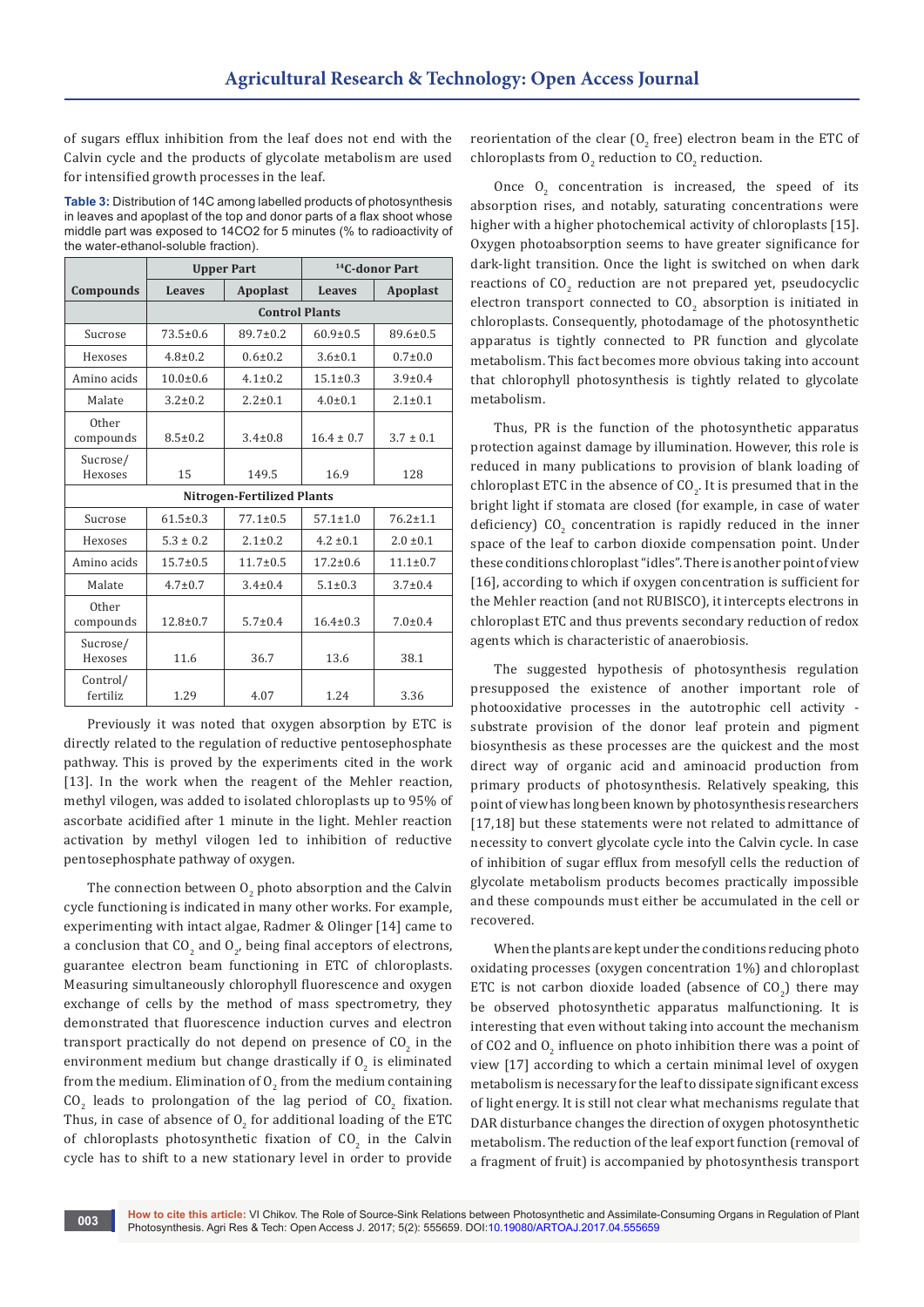product inhibition, sucrose, and activation of organic and amino acids production caused by the nitrogenous nutrition increase. It is known that the nitrogenous nutrition increase leads to increment in leaf weight. There is a point of view in agronomic practices according to which inhibition of sugar efflux from the leaves after the nitrogenous nutrition increase is related to nitrogenous metabolism intensification when a great amount of sugars is needed for amino acid synthesis. And under these conditions there are no free sugars remaining for the export from the leaf. As non-carbohydrate trend of photosynthesis is related primarily to nitrogen compound production (mostly amin oacids), the following stage of our research was dedicated to defining the role of mineral nitrogen in photosynthesis regulation and DAR. For that purpose the day before the experiment the plants were nourished with either potassium nitrate or the equivalent amount of reduced nitrogen in the form of urea.

As it was established [18], the reason of inhibition of sugar efflux from the leaf and intensification of non-carbohydrate trend of its photosynthesis with nitrogen nutrition level increment was not in nitrogen but in nitrate nitrogen. Plant nourishing with the equivalent amount of nitrogen in the form of urea did not lead to such an effect. This phenomenon was more obvious when the illumination and CO<sub>2</sub> concentration were decreased [19]. All this data indicated regulatory relation between nitrite reduction processes in chloroplast ETC and carbon metabolism. As glycolate production in the transketolase reaction of the Calvin cycle needs an active oxidizing agent, it was supposed that this is the incomplete nitrite reduction product in chloroplast ETC.

## **The Role of the Apoplast in Regulation of Assimilate Transportation from the Leaf**

When nitrogen and PCM ratio was studied, it was discovered that nitrate activity reduced export and, consequently, synthesis of sucrose but  $14C$  inclusion in hexoses (glucose and fructose) relatively increased. Consequently, there was suggested a hypothesis that this was the effect of the apoplastic invertase activity which hydrolysed sucrose preventing its export from the leaf. In order to verify this working hypothesis a special method of study of content of labelled products of photosynthesis in leaf apoplast was elaborated [20]. The essence of the method was as follows. A leaf or part of a shoot (for example, of the linen flax) not removed from the plant after short-term exposition to the light in  $^{14}CO_2$  was rapidly cut off and placed to "the pressure chamber" after infiltration with water.

The end of the shoot or leaf-stalk was put outside through a conical rubber plug. Then the pressure on the leaf equal to its water potential was created inside the "chamber" and infiltrated fluid was extracted from the leaf and collected from the leaf-stalk with absorbent paper placed outside up to the end of its excretion. The collected fluid was dropped on paper chromatogram and after two-dimensional distillation and exposure in radiographic film 14С concentration in each of the labelled compounds was estimated.

This work was initiated by the article where the efflux of labelled 11С assimilates from bean leaves was studied. The kinetics of the upward label transport from the leaf had two components - rapid and slow, and that of the downward transport - only the slow component. The authors came to a conclusion that assimilates travel from the phloem to the stem apoplast and are carried up by the xylem stream of water. As the intensity of water stream is two or three sequences higher than that of photosynthesis, the speed of upward transport of labelled substances dissolved in water was significantly higher.

We chose the linen flax as the subject of research to verify this supposition. During the period of rapid growth the linen flax shoot has multiple equal mature assimilate donor leaves and only two assimilate acceptors - growing apex and roots. The shoot apex at this time actively consumes assimilates as it grows at the speed up to 4cm/day. Labelled carbon inclusion into mature leaves in the middle part of the shoot (donor part) allowed observing the state of assimilates both in the course of their metabolism in donor leaves and transport to other parts of the shoot (including mature donor leaves which were simultaneously "alien" assimilate acceptors).

The results of these experiments confirmed the data obtained. The first minutes after "the gulp" the number of  $^{14}CO_2$  labelled assimilates in the upper part of the shoot was significantly bigger than that in the lower part. When "the alien" assimilates got to the apoplast of the upper leaves, they were not recovered (like in young leaves) but were loaded in their apoplast for the second time into the ending of the phloem and re-exported (Figure 1). As a result the concentration of labelled carbon after a day reduced in mature leaves and grew in the apex.

The fact that these "alien" assimilates, when transporting along the phloem, may re-enter the apoplast (which can be repeated many times) can lead to formation of a certain mobile collectivized reserve of assimilates in the whole plant apoplast which is dynamically rearranged among organs in accordance with their transpiration. The general vector of assimilate movement in the apoplast goes up and in phloem - down.

The discovery of such a mechanism of assimilate distribution throughout the plant clarifies the nature of many previously known effects. For example, the lack of assimilate exchange among mature leaves, "the harsh law" is explained not by the prohibition of "alien" assimilate inclusion into mature leaves but their further re-export. The collectivized reserve of assimilates formed in the apoplast may fulfil the function of the signal reflecting DAR change in the whole plant. Scientists have not been able to find the "signal" and the mechanism of its activity for many decades.

The nature of a well-known law, according to which most assimilates from the upper leaves are sent to the head and those form the lower leaves - to the root, has become clear. This happens due to the fact that the upper leaf assimilates have more chances to end up in the stem apoplast and move to the upper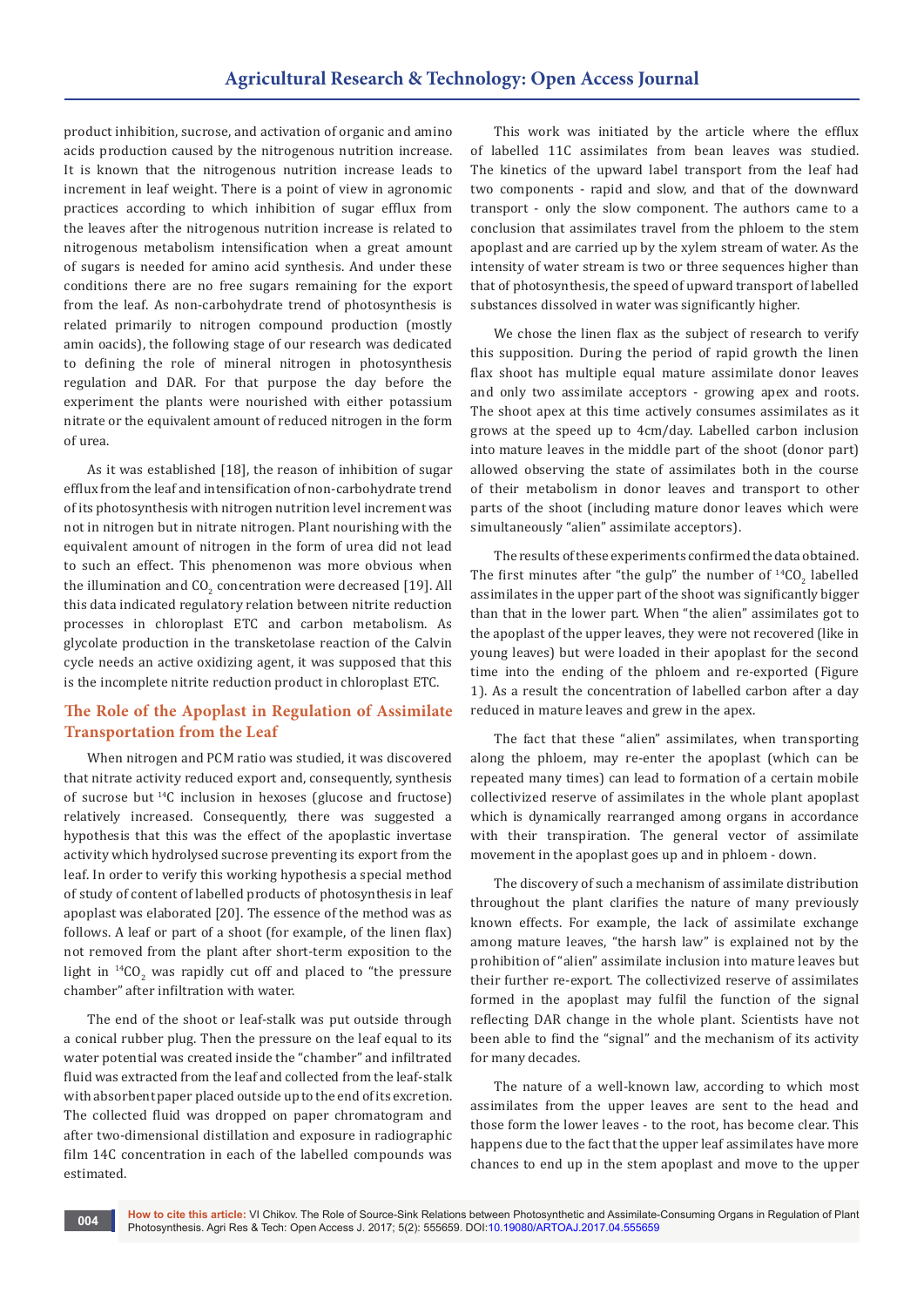part of the shoot as each sieve tube of the phloem is washed outside by intensive reversed flow of transpirational water. For the same reason it is easier for the lower leaf assimilates to reach the roots as they do not have to "go" against the flow of transpirational water.

# **Relationship between Nitrogen and Carbon Metabolism in Regulation of Assimilate Transport from the Leaf**

The research of  $14C$  among the labelled photosynthesis products in the apoplast demonstrated that under the influence of nitrate nutrition sucrose/hexose ratio in the apoplast decreased more significantly (4 times) than in mesofyll (only 27%). It is characteristic that such a regularity was observed not only in <sup>14</sup>С-donor part of the shoot (exactly where 14СО2 was assimilated) but also in the leaves that stopped growing in the shoot upper part where "the alien" labelled assimilates were delivered by water flow. Thus, long-distance sucrose transport in the leaf might be hindered by its hydrolysis in the apoplast and this process may be an important factor influencing the production process. In order to find out whether nitrate has direct impact on sugar efflux, the solutions of various substances (water, urea, KNO<sub>3</sub>, NH<sub>4</sub>NO<sub>3</sub>) were introduced into linen flax shoot through a special installation [21]. Preliminary tests showed that plants could live in such an installation in the summer without visible damages for several days.



When transport of the labelled assimilates from the middle part of the linen flax shoot was studied, significant differences in labelling pattern between the upper and the lower part of the shoot was detected in experimental plants 3 hours after  $14CO<sub>2</sub>$  assimilation (Figure 1). Nitrates suppressed significantly assimilate downward movement (along the phloem) and stimulated upward movement while labelled assimilates were "delayed" in the donor stem. It seemed that "nitrate" plants did not only have poor export of assimilates from mesophyll cells but the

assimilates that had already left those cells moved slower down the stem phloem. In order to find out in which of the compounds the label was concentrated in model experiments with linen flax, the dynamics of  $^{14}C$  distribution among soluble products of the leaf photosynthesis was analysed. It was discovered that the dynamics of labelling pattern in sucrose of "nitrate" plants differed significantly from that of control plants (administration of water into the shoot). During short expositions (3 minutes) after <sup>14</sup>CO<sub>2</sub> assimilation "nitrate" plants, as a rule, had lowered <sup>14</sup>С content in sucrose [21].

After 30 minutes, when the label of primary products of photosynthesis was found mainly in sucrose (which moved from mesophyll cells to the apoplast and started transporting to phloem endings but was still inside the leaf), the content of the label in sucrose of all plants increased and levelled.

Then the plants, to which water or urea had been administered, successfully exported sucrose outside the leaf and labelling pattern in sucrose decreased significantly. "Nitrate" plants had difficulty exporting sucrose outside the leaf at this stage. As a result the label from the primary products of photosynthesis occurred in sucrose and sucrose itself could not be exported and was accumulated in the leaf. The question then arose as to where sucrose could localize within the leaf. To clarify that radioautographs of linen flax leaves after  $^{14} \mathrm{CO}_2$  assimilation were obtained. The radio autographs showed [21] that the major part of control plant label was concentrated in large conducting bundles of the leaf while that of "nitrate" plants - in the space between them. This signalled the difficulty in sucrose exposure to the phloem sieve tubes.

Such a difference demanded detailed analysis of the ultrastructure of leaf cells. Normally in terminal complexes of the apoplast plant phloem assimilates move from mesophyll cells to the apoplast space and then are received by phloem companion cells. These cells are usually poorly vacuolated (have singular small vacuoles) and their plasmalemma has [22] a lot of folds (protuberances) which increase its surface. Sucrose is "loaded" to phloem companion cells on this membrane (due to active energy-dependent transport) whilst large gradient of sucrose concentration is created. Then sucrose moves through plasmodesms from companion cells to sieve tubes where, as it is believed, [23] it moves passively in direction of decreasing gradient of concentration to consuming organs.

Unlike in control, administration of nitrates to the apolast caused intensive vacuolization of the companion cells [23]. Notably, it seemed that the companion cells "protecting" their cytoplasm from osmotic stress captured extracellular apoplast fluid with high concentration of sucrose that was transported to cytoplasm by means of endocytosis. Singular vesicules formed one big vacuole where multiple residues of membranes were preserved. All this implies that at the stage of sucrose movement through companion cells (or sieve tubes) there are mechanisms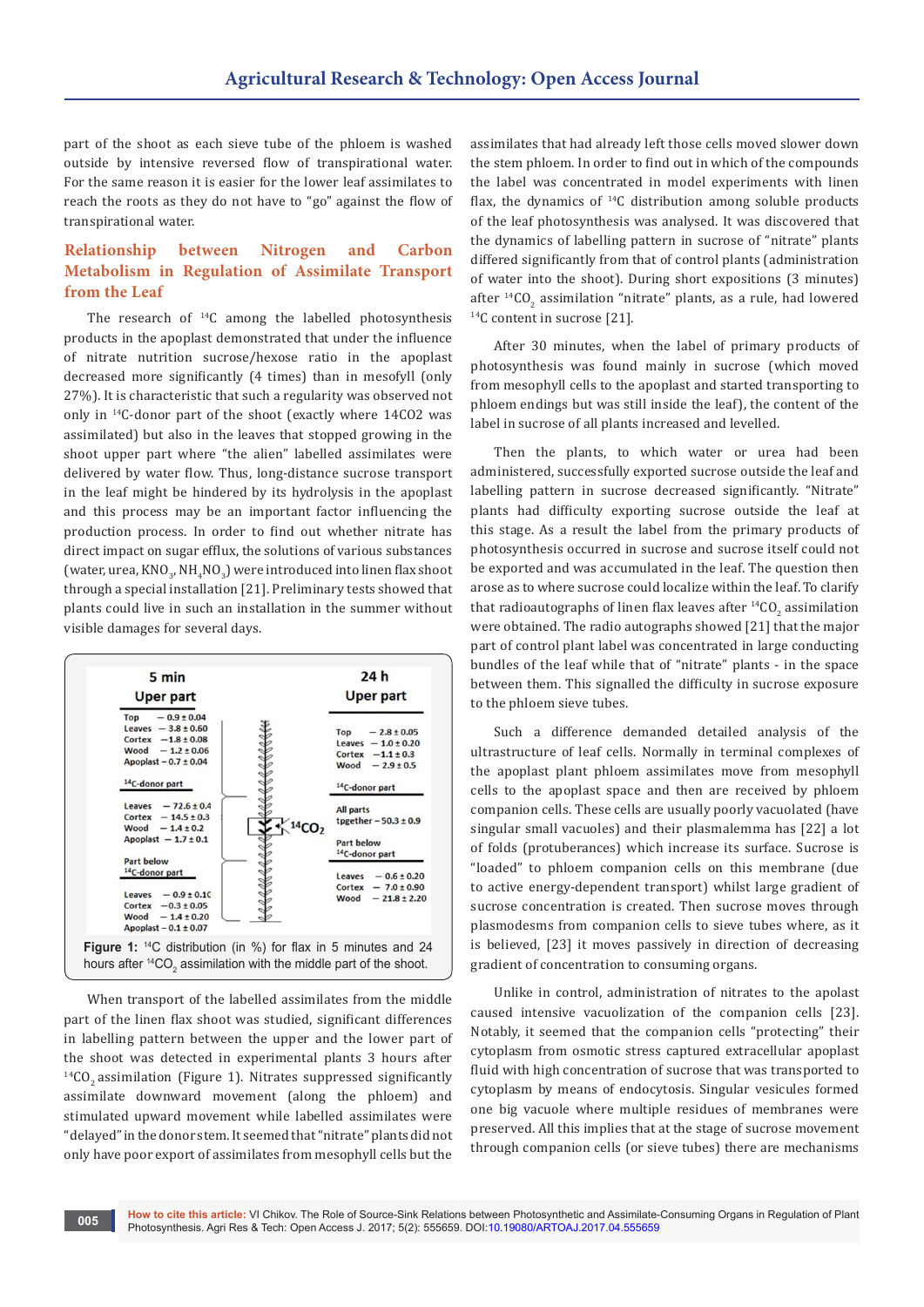of efficient regulation of long-distance transport of sucrose. Probably, the important role in regulation of the discovered phenomena is played by callose production in the pores of phloem tubes [24] whose synthesis might be influenced by nitrogen oxide activated by salicylic acid [25].

The pores of sieve tubes are clogged, possibly, at the stage of the first encounter of nitrates in the lower part of the shoot. 14СО2 assimilation with the middle part of the shoot in these experiments was complete 30 minutes after introducing the nitrate solution into the shoot. During this period due to blocked pores of the phloem in the lower part of the stem it was overloaded with <sup>12</sup>С-sucrose and in these conditions <sup>12</sup>С-sucrose had no space for transportation. That is why the difference between control and experiment concerning the radioactivity of the lower part of the shoot was very big (Figure 2). Accumulation of the labelled sugars in the donor (including the stem) part of the shoot led to their successful upward transport with transpirational water. The latter activated the utilization of these sugars in the top where not only sugars but also nitrates were accumulated.



#### **Role of Apoplastic Invertase in the Link between Photosynthesis and Stomatal Regulation**

The significant reduction of labelled sucrose/hexose ratio not only under the influence of nitrates but any other factors suppressing photosynthesis [26] allowed us to presume regular participation of the apoplastic invertase both in sucrose hydrolisis and its export from the leaf. Consequently, a number of experiments on plant genetic transformation in relation to the apoplastic invertase were conducted. Indeed, the administration of an additional gene of the apoplastic invertase to potato plants (D-33 type) demonstrated strongly marked non-carbohydrate trend of photosynthesis. In comparison to the initial form the intensity of <sup>14</sup>CO<sub>2</sub> fixation and relative inclusion of <sup>14</sup>C into sucrose of B-33 type plants was 1,5-2,0 times lower. The labelled sucrose/hexose ratio was 4 times lower. All this signalled strongly inhibited export of sugars from the leaves and insufficient supply of the root system with assimilates. This might also cause the reduction in growth processes in the aerial parts of plants.

|  |  |                                               | <b>Table 4:</b> Effect of irradiance and suppression of the apoplastic   |  |  |
|--|--|-----------------------------------------------|--------------------------------------------------------------------------|--|--|
|  |  |                                               | invertase gene on leaf physiological characteristics in wild type tomato |  |  |
|  |  | plants and in genetically transformed plants. |                                                                          |  |  |

| <b>Characteristic</b>                                                     | <b>Wild Type</b> | Lin8-RNAi       | Wild<br>type         | Lin8-RNAi        |
|---------------------------------------------------------------------------|------------------|-----------------|----------------------|------------------|
| Photon flux<br>density, $\mu$ mol/<br>(m <sup>2</sup> s)                  | 1556±32          |                 | 771±58               |                  |
| Photosynthesis,<br>$\mu$ mol CO2/<br>$(m^2 s)$                            | 21.60±0.70       | 23.49±0.51      | $17.75 \pm 0.$<br>56 | $20.51 \pm 0.97$ |
| Transpiration,<br>mmol H2O/<br>$(m^2 s)$                                  | $8.08 \pm 0.32$  | $8.31 \pm 0.36$ | $6.97 \pm 0.$<br>26  | $9.44 \pm 0.17$  |
| Transpiration/<br>photosynthesis<br>ratio                                 | $374+7$          | $354 \pm 18$    | $393 \pm 8$          | $460 \pm 37$     |
| Stomatal<br>conductance,<br>$\mu$ mol CO <sub>2</sub> /(m <sup>2</sup> s) | $322 \pm 17$     | $303 \pm 9$     | $271 \pm 12$         | $375 \pm 27$     |
| Intraleaf CO <sub>2</sub><br>concentration,<br>ppm                        | $232 \pm 5$      | $232 \pm 5$     | $246 \pm 2$          | $276 \pm 10$     |

The experiments on tomato plants, in which the apoplastic invertase gene, on the contrary, was inhibited by RNA interference (Lin8-RNAi form) showed [27] that the character of genetic transformation influence of photosynthesis depended on assimilate demand of the accepting organs. When the experimental plants were grown in a vase with a limited volume of soil at the initial stage of growth and mineral nutrition supply was high, Lin8-RNAi plants had higher photosynthesis in comparison to wild plants (Table 4). As mineral nutrition reserves became exhausted, the photosynthesis of wild plants reduced, especially in Lin8-RNAi form. The analysis of 14С pattern among products of photosynthesis showed the reduction of <sup>14</sup>С inclusion into glucose and fructose in Lin8-RNAi which resulted in increase in sucrose/hexose ratio. Soil application of the plants with nitrates intensified non-carbohydrate trend of photosynthesis but it was less prominent for the transformants. Thus, the apoplastic invertase inhibition had the opposite impact on the PCM in comparison to additional administration of the ferment.

The simultaneous measurement of  $CO_2$  exchange and transcription with IR gas sensor detected small increase in photosynthesis of Lin8-RNAi plants as well as  $\rm CO_{2}$  transpiration and concentration within the leaf. Double reduction of illumination for 30 minutes led to reduction of photosynthesis in both genotypes (Lin8-RNAi and Wild), however, the transpiration of the wild type plants reduced and that of Lin8-RNAi increased.

This data was the critical point in understanding of photosynthesis regulation mechanism. The researchers of plant gaseous exchange know that photosynthesis and transpiration always change simultaneously. Agu Laisk believed [28] that while studying the impact of some unfavourable factor on the plant it is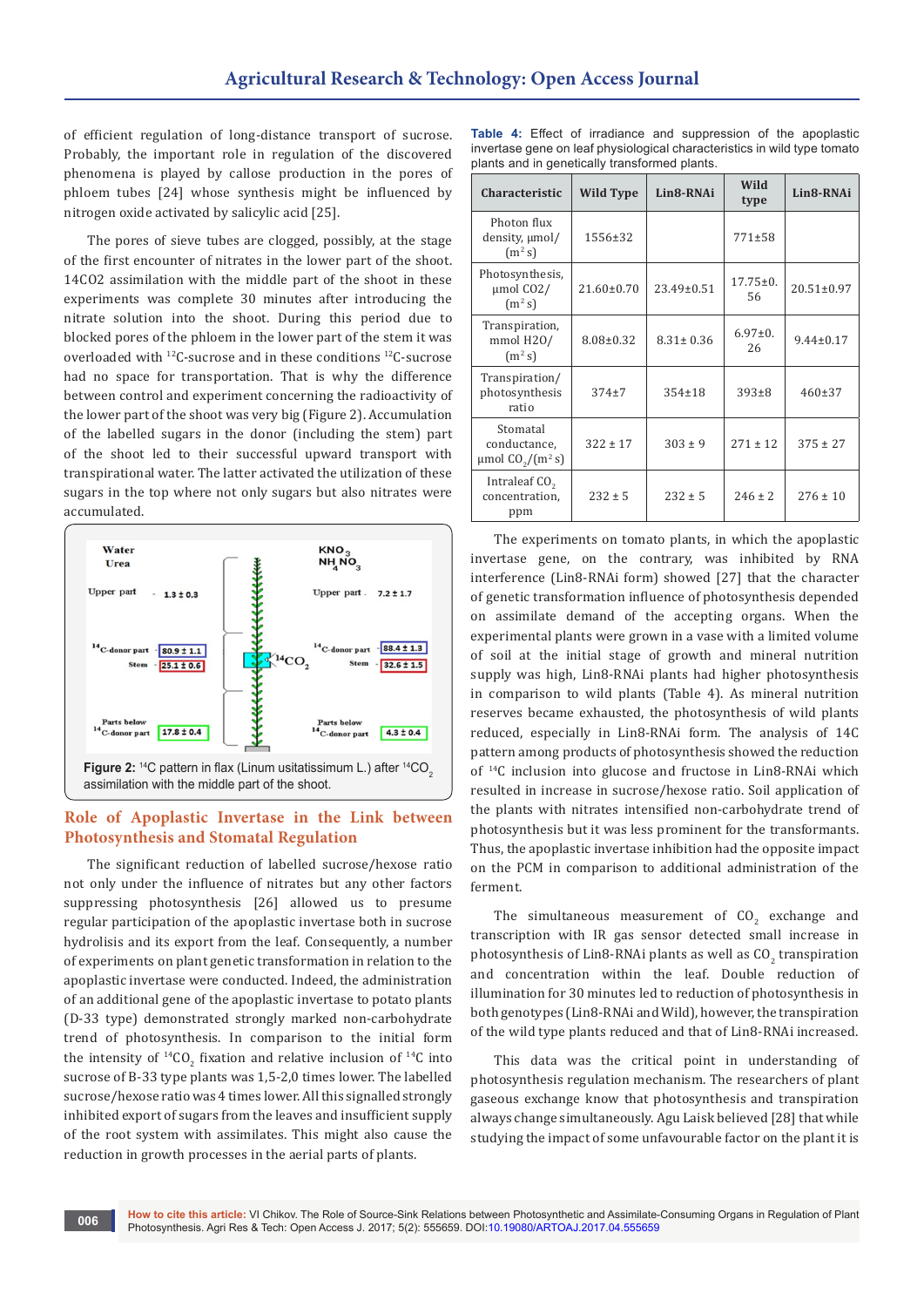not necessary to measure photosynthesis. It is enough to measure transpiration. If transpiration is reduced, photosynthesis is likely to be reduced too. The growth of transpiration intensity in transformants with the inhibited gene of apoplastic invertase put this statement in question.

In order to understand the mechanisms of invertase activity influence on photosynthesis and transpiration (which are interrelated) it is necessary to consider the mechanism of stomatal apparatus functioning [29]. The reduction of invertase activity in the leaf apoplast must lead to reduction of extracellular water activity osmolality as in case of sucrose hydrolysis instead of one molecule there appear two osmotically active molecules of glucose and fructose.

For many years sugars have played an important role in interpretation of the mechanism of the guard cell stomatal movement. The well-known traditional theory (hydrolysis of starch into sugars during stomatal opening and production of starch during stomatal closure) presupposed the osmotic role of sugars inside the guard cells sufficient for creation of the necessary turgor during stomatal opening. Due to lack of methods at that time this theory was only partially verified for starch and not verified at all for sugars. The concept of the guard cells that existed for over 100 years, basing upon the change of osmolality within the guard cells from the thermodynamic point of view was erroneous. It is a well-known fact that any living system is an open system and all the changes within it are determined by interaction with the environment. For stomatal cells it is the osmolality of the extracellular environment - apoplast. The traditional theory was rejected after the discovery of K+ accumulation in the guard cells which turned out to accompany stomatal opening. But the potassium theory was declined too due to the discovery according to which К+ circulates between the leaf and the roots as a shuttle transporting nitrate ion from the roots to the leaves [30]. Moreover, it was discovered [31,32] that red colour, that reinforces carbohydrate trend of photosynthesis [33], causes the increase in stomatal cleft size without changing the content of starch and К+. It is worth mentioning that potassium activity was considered by the researchers to take place inside the guard cells.

L.T. Karpushkin and co-authors were the first to consider the increase of extracellular (apoplast) fluid osmolality as the regulatory role in the mechanism of stomatal closure. And this happens, according to the authors, due to growth of xylem solution concentration in the cell walls which is increased approaching the guard cells, where the main evaporation of water takes place. The proposed idea of the importance of apoplast fluid osmolality of stomatal closure was proved 16 years later in works [34,35] in relation to sucrose concentration in the apoplast.

The authors demonstrated that sucrose in the apoplast of the guard cells had significant osmotic influence on stomatal opening. According to the authors' hypothesis sucrose accumulation in the apoplast is the signal which causes stomatal cleft reduction and is a mechanism for reduction of stomatal conductance with high intensity of transpiration. However, the authors did not provide any explanation, even hypothetical, of the nature of this signal, though it is obvious that it is not sucrose itself, as a metabolite that influences stomatal opening but osmolality of the outer water environment.

The obtained data on gaseous exchange of tomato plants transformed with the apoplastic invertase gene makes it possible to suggest the osmotic mechanism of stomatal conductance regulation as the key factor in regulation of the whole photosynthetic function of the plant. The situation in the latter experiment develops in the following way (Figure 3). The formation of the products of photochemical reactions in chloroplasts reduced in conditions of reduced illumination.



As a result a part of primary products of photosynthesis cannot be reduced to sugars and remains in the form of oxygenated products. As carbon flow through the glycolate passage makes about half of photosynthesis Warburg effect index in (Table 1), it is a big amount of substances that cannot be utilized within the cells and is accumulated in vacuoles and extracellular environment of mesophyll cells. Excessive acidity of the plants not transformed with the invertase gene increases its activity. Further hydrolysis of sucrose not only hinders its export from the leaf but also increases water environment osmolality as one mole of sucrose is replaced by two moles of hexoses. This osmolality is increased more significantly when the solution moves towards stomatal cavity of the leaf where water evaporation takes place. High outer osmolality closes the stomata and increases the resistance of  $CO_2$  diffusion to the leaf, which leads to photosynthesis reduction. Thus, normally the apoplastic invertase and stomata put into effect inverse regulatory relationship between photochemical processes in chloroplasts with export of sugars from the leaf and photosynthesis intensity.

It does not occur in case of the plants with inhibited invertase because sucrose is successfully loaded into the phloem without being hydrolysed by invertase. As a result the apoplast osmolality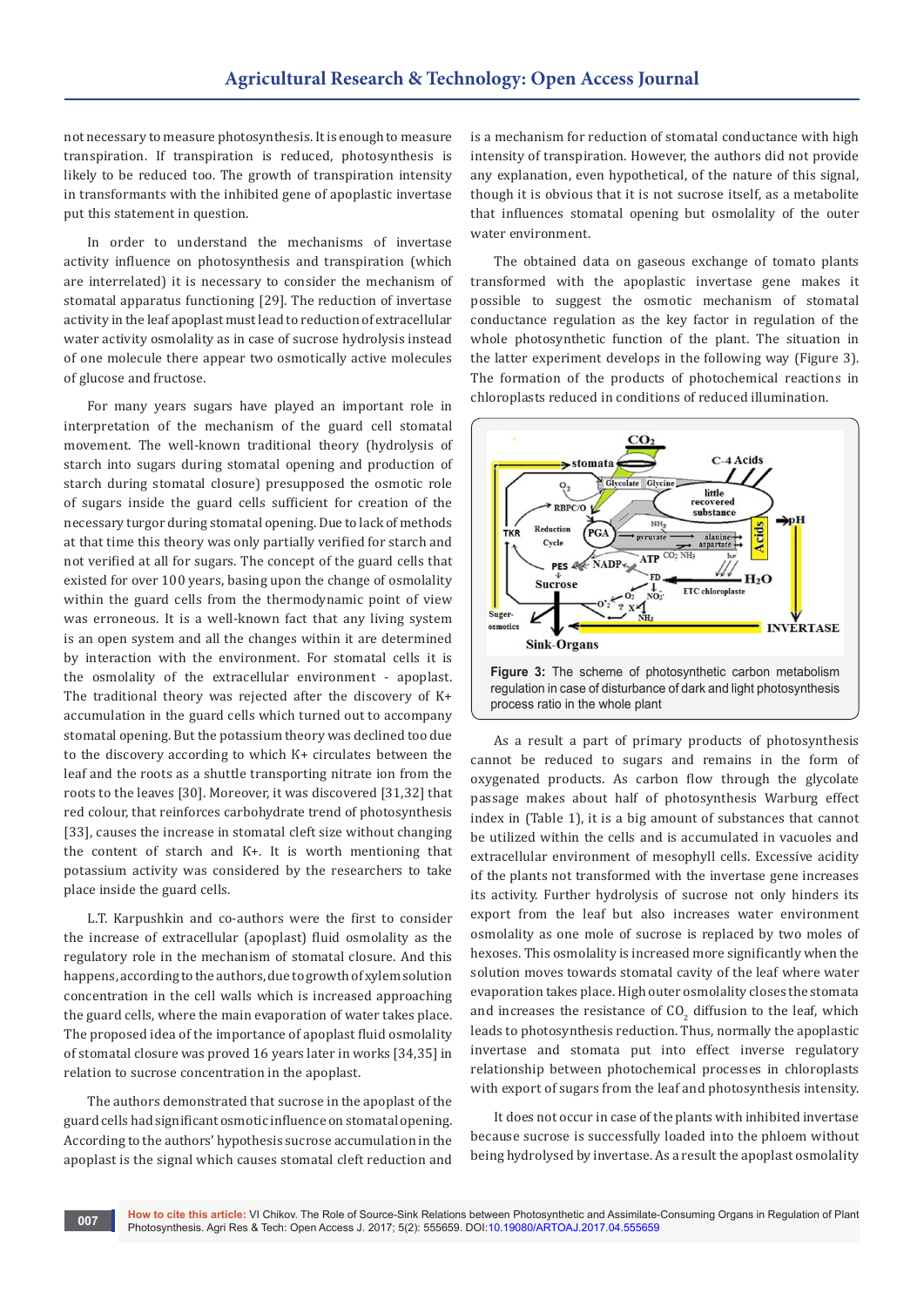after illumination reduction reduces even more (the apoplast contains neither sucrose nor hexoses). The turgor of stomatal guard cells grows and additional opening occurs. This was observed in our experiments when illumination was reduced.

 In order to check a hypothesis the following experiments with the plant light pattern change were conducted. When illumination is increased the number of products of photochemical reactions in chloroplasts grows,  $CO_2$  assimilation and sugar production are intensified. And vice versa, when illumination is decreased, primary products of  $\mathsf{CO}_2$  fixation cannot continue metabolising without sufficient supply of products of chloroplast photochemical reactions and, consequently, are accumulated in mesophyll. In both cases the existing mechanisms must switch on to normalise such a situation.

In order to check this supposition in the phase of initial blossom of potato when assimilate acceptors, tubers, started developing, 5 days prior to the experiment a part of the plants was shadowed with a gauze cloth which reduced illumination up to 50%. On the day of the experiment half of the shadowed plants were exposed to direct sunlight for 30 minutes and the light plants, on the contrary, were shadowed (for 30 minutes as well). Thus, plants of four different variants of illumination were received [36]. The photosynthesis of all the plants was estimated in conditions of the light which they were exposed to at the moment of measurement (direct sunlight or 50% shadowing).

The intensity of 3-minute fixation of  $^{14}CO_2$  in experimental plants depended directly on illumination. The photosynthesis of the plants shadowed for 5 days was reduced to 52% in comparison to control mark. But if plants had been shadowed for 30 minutes only, their photosynthesis reduced to 70%. Simultaneously, if shadowed plants were exposed to direct light, the intensity of photosynthesis grew dramatically. Notably, photosynthesis of the leaves adapted to high level of illumination and then suddenly shadowed reduced more significantly than that of the plants shadowed for 5 days; moreover, when illumination was increased, the latter demonstrated elevated  $^{14} \text{CO}_2$  fixation which even exceeded the control level. The analysis of <sup>14</sup>C pattern among products of photosynthesis revealed significant differences in formation of carbohydrate and non-carbohydrate compounds in the leaves of different variants of plants [37].

 The illumination conditions had authentic influence on sucrose synthesis. Thus, in the direct sunlight there was observed the highest <sup>14</sup>С inclusion into sucrose (in relation to total radioactivity of low-molecular compounds). Long-term (for 5 days) shadowing reduced this index, however, total amount of free sugars (sucrose, glucose, fructose and oligosaccharides) as percentage of radioactivity of all the labelled compounds in the leaves of this variant was higher. The lowest intensity of sucrose production (and sugars in general) was detected when the plants adapted to high level of illumination were shadowed for a short period of time (30 minutes). Taking into account the fact that the plants of this variant had the lowest intensity of  $^{14}CO<sub>2</sub>$ assimilation (only 30% of control level), their sucrose synthesis was thrice lower. Sucrose/hexose ratio of all the shadowed plants reduced 3.6-4.1 times irrespectively of whether they were adapted to light or not. The greatest reduction of this index was observed when plants were suddenly shadowed for 30 minutes and the smallest when the leaves shadowed for 5 days were exposed to light for 30 minutes.

The radioactivity of glycolate metabolism products in all plants (except the control one) was reduced, while serine/ glycine index was reduced in comparison to control for all the shadowed plants.<sup>14</sup>C inclusion into four-carbon compounds (aspartate, malate) changed in opposite directions depending on illumination in which the leaf fixed  $^{14}CO_{2}$ . Thus, the radioactivity of these compounds in the shadowed plants (5 days or 30 minutes) grew in comparison to the control level (especially in case of sudden shadowing), but when the plants shadowed for 5 days were exposed to bright light, their radioactivity reduced in comparison to the control level. This might be related to aspartate and malate reserve accumulated during the previous shadowing. As a result the correlation between labelled products of the glycolate passage and four-carbon compounds reduced in the plants shadowed for 5 days about 2 times; that in the plants shadowed for 30 minutes - 4 times, while that in the plants shadowed and then exposed to light grew about 1.5 times in comparison to the control level.

Elevated carbohydrate trend of photosynthesis in high illumination signals that the products of the glycolate passage are successfully reduced to sugars. This means that illumination increase leads to the glycolate cycle closure with the Calvin-Benson cycle. And, vice versa, under conditions of illumination decrease and deficiency of NADPH produced in chloroplasts carbon return of the glycolate passage products to pentose phosphate cycle is reduced and the major part of these compounds remains in oxidized condition.

If there is a big number of organic acids and amino acids in the cell, pH is likely to be reduced not only in the cytoplasm but also in the apoplast of the mesophyll cells. The apoplast acidification activates sucrose invertase and hydrolysis. As a result the osmolality of the apoplast fluid, whose level rises approaching the stomatal cleft, is increased. The increase of osmolality of the environment around the guard cells causes turgor reduction, stomatal closure and rise of resistance of  $CO<sub>2</sub>$ diffusion to the leaf, which is accompanied by photosynthesis intensity reduction [38-45].

#### **Conclusion**

Thus, there is a regulatory complex in the leaf that unites photochemical processes in chloroplasts, PCM in the cell, apoplastic invertase and stomatal functions into one mechanism. It can be presumed that this mechanism reacts to the change of illumination intensity, nitrogen (nitrate) nutrition level,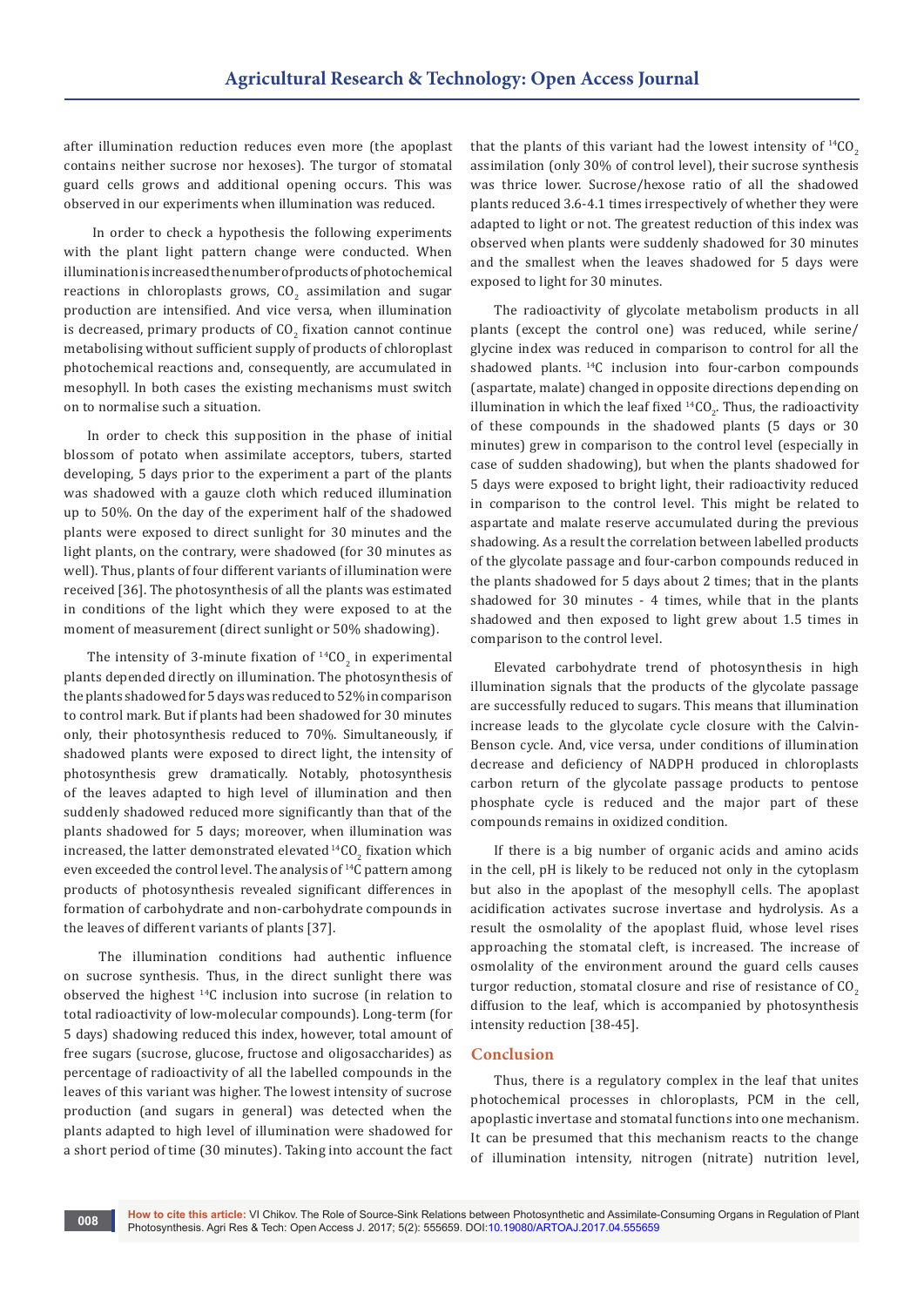growth processes activity in assimilate-accepting organs and optimises the whole photosynthetic function of the plant. The key trigger mechanism in any case is, presumably, the degree of use of products of photochemical reactions in chloroplasts. What is photosynthesis? It is three stages of events: production of chloroplast" reduction ability", carbon dioxide fixation with organic acid production and reduction of these acids to sugars. If the number of photoproducts is sufficient, the acids are not accumulated and the extracellular water environment is neutral (pH - 7.0). When the reduction of acids to sugars is limited, the extracellular environment is acidified and the stomatal mechanism of reduction of CO<sub>2</sub> diffusion in the leaf is triggered in the leaf apoplast through hydrolysis of invertase sucrose.

When the concentration of nitrates in the leaf rises, the competition of nitrite for electron in chloroplast ETC is increased. As a result, PCM reacts to nitrates like to shadowing and, consequently, all previously described changes occur. When the efflux of assimilates from the leaf is inhibited (for example, because of reduction in activity or quantity of accepting organs), sucrose loading to the overloaded phloem will be hindered. The rise of its concentration in the apoplast will cause substrate activation of invertase, intensification of sucrose hydrolysis and further stomatal closure. The excess of sugars will intensify the supply of the root system with products of photosynthesis, which will lead to greater increase in administration of nitrates to the leaves and all further events, as it was previously described.

The produced hexoses will return in large quantities to mesophyll cells hindering the metabolism of triosophosphates translocated from chloroplasts, which will lead to the Mehler reaction activation and production of glycolate of transketolase origin (including under the influence of additional nitrates). Carbon of these products of glycolate metabolism cannot return to the Calvin-Benson cycle and will replenish the pool of acids with further influence on the apoplastic invertase and closure of the stomatal cell. Moreover, hexose accumulation in cytoplasm and non-return of non-organic phosphate to chloroplasts will intensify starch synthesis in them.

The experiments on corn, like those on potato, demonstrated the analogical reaction of C-4 plant leaves to illumination change. However, unlike in C-3 type plants, regulatory acidification of the apoplastic fluid in C-4 type plants is presumably implemented by the sheath of C-4 acid transferred from mesophyll. When their metabolisation is inhibited in the cells of the sheath, they are accumulated both in the cells and the apoplast. The obtained data suggests that the products of glycolate metabolism participate there as well. However, this needs to be proved.

The above-mentioned data signals that there is a unique complex mechanism of the photosynthetic function regulation in plants, which, though not having direct contacts between single elements, unifies the functions of the processes occurring in remote compartments of the leaf. The unifying factor in this regulation is mass transport of the substance throughout the

plant. This complex includes the electron transport chain of chloroplasts, chloroplast stroma with  $\text{CO}_2$  assimilation and production of sugars in the Calvin cycle, apoplastic invertase in mesophyll and stomatal apparatus of the leaf. The latter is the executive organ that controls transport flow of photosynthetic products from the leaf to accepting organs, which optimises dark and light processes in the leaf and protects photosynthetic apparatus of the plant from photodamage.

#### **References**

- 1. Popov KI (1959) On the ecology of plants damaged in the phase of sprouting leaf-chewing insects. Abstracts environmental conference at the University of Kiev Part I Kiev.
- 2. (1977) Lenz F Einflǜβ der Frucht auf Photosynthese und Atmun. Einflǜβ der Frucht auf Photosynthese und Atmun g Ztschr. Pflanzenenernahr. Und Bodenk Bd 140: 51-61.
- 3. Chikov VI, Isfandiyarov NI (1978) Effects of the Rate of Assimilate Efflux on the Ratio between Some Components of Plant Gas Exchange. Gorky, USA, p. 182.
- 4. Shabashvili ЭЗ, Chikov VI (1984) Structural and functional response of chloroplasts of cotton leaves to change the donor-acceptor relationship in the plant. Sov Plant Physiol 39: 480-485.
- 5. Chikov VI, Yargunov VG, Fedoseeva EZ, Chemikosova SB (1982) Effects of Correlation between Assimilate Production and Usage on Functioning of the Photosynthetic Apparatus in Plants. Sov Plant Physiol 29: 1141-1146.
- 6. [Chikov VI, Chemikosova SB, Bakirpva GG, Gazizova NI \(1984\) Influence](https://eurekamag.com/research/005/690/005690876.php)  [of removal of a portion of spike or leaves on assimilate transport and](https://eurekamag.com/research/005/690/005690876.php)  [photosynthetic productivity in spring wheat. Sov Plant Physiol 31\(3\):](https://eurekamag.com/research/005/690/005690876.php)  [475-481.](https://eurekamag.com/research/005/690/005690876.php)
- 7. [Tolbert NE \(1979\) Glycolate metabolism by higher plants and algae.](https://link.springer.com/chapter/10.1007%2F978-3-642-67242-2_27)  [Photosynthesis II 6: 338-352.](https://link.springer.com/chapter/10.1007%2F978-3-642-67242-2_27)
- 8. Chikov VI, Bulka ME, Yargunov VG (1985) Effect of removal of reproductive organs on photosynthetic  $^{14}CO_2$  metabolism in cotton leaves. Soviet Journal of Plant Physiology 32: 1055-1063.
- 9. Chikov VI (1987) Photosynthesis and Transport of Assimilates. Nauka, Moscow, Russia.
- 10. [Eickenbusch JD, Beck E \(1973\) Evidence for involvement of 2 types](http://www.sciencedirect.com/science/article/pii/0014579373801097)  [of reaction in glycolate formation during photosynthesis in isolated](http://www.sciencedirect.com/science/article/pii/0014579373801097)  [spinach chloroplasts. FEBS Letters 31\(2\): 225-228.](http://www.sciencedirect.com/science/article/pii/0014579373801097)
- 11. [Asami S, Akasava T \(1975\) Biosynthetic mechanism of glycolate](https://academic.oup.com/pcp/article-abstract/16/5/805/1873166/Biosynthetic-mechanism-of-glycolate-in-Chromatium)  [in Chromatium II. Enzymic mechanism of glycolate formation by a](https://academic.oup.com/pcp/article-abstract/16/5/805/1873166/Biosynthetic-mechanism-of-glycolate-in-Chromatium)  [transketolase system. Plant and Cell Physyol 16\(5\): 805-814.](https://academic.oup.com/pcp/article-abstract/16/5/805/1873166/Biosynthetic-mechanism-of-glycolate-in-Chromatium)
- 12. [Takabe Т, Asami S, Akazawa T \(1980\) Glycolate formation catalyzed](https://www.ncbi.nlm.nih.gov/pubmed/6250580)  [by spinach leaf transketolase utilizing the superoxide radical.](https://www.ncbi.nlm.nih.gov/pubmed/6250580)  [Biochemistry 19\(17\): 3985-3989.](https://www.ncbi.nlm.nih.gov/pubmed/6250580)
- 13. [Foyer Ch, Rowell J, Walker D \(1983\) Measurement of the ascorbate](https://link.springer.com/article/10.1007/BF00405188)  [content of spinach leaf protoplasts and chloroplasts during](https://link.springer.com/article/10.1007/BF00405188)  [illumination. Planta 157\(3\): 239 -244.](https://link.springer.com/article/10.1007/BF00405188)
- 14. Radmer R, Ollinger O (1980) Fluorescence and gas exchange in Scenedesmus. Abst 5<sup>th</sup> Intern, Congr Photosynth, Halkidiki, Greece, p. 459.
- 15. [Takahashi M, Asada K \(1982\) Dependence of oxygen affinity for Mehler](https://academic.oup.com/pcp/article/23/8/1457/1857995/Dependence-of-Oxygen-Affinity-for-Mehler-Reaction)  [reaction on Photochemical activity of chlorplast thylakoids. Plant and](https://academic.oup.com/pcp/article/23/8/1457/1857995/Dependence-of-Oxygen-Affinity-for-Mehler-Reaction)  [Cell Physiol 23\(8\): 1457-1461.](https://academic.oup.com/pcp/article/23/8/1457/1857995/Dependence-of-Oxygen-Affinity-for-Mehler-Reaction)
- 16. Suzuki K, Ikawa T (1984) Effect of oxygen on photosynthetic "СОг fixation in Chroomonas sp. (Cryptophyta). I: Some characteristics of the oxygen effect. Plant and Cell Physiol 25: 367-375.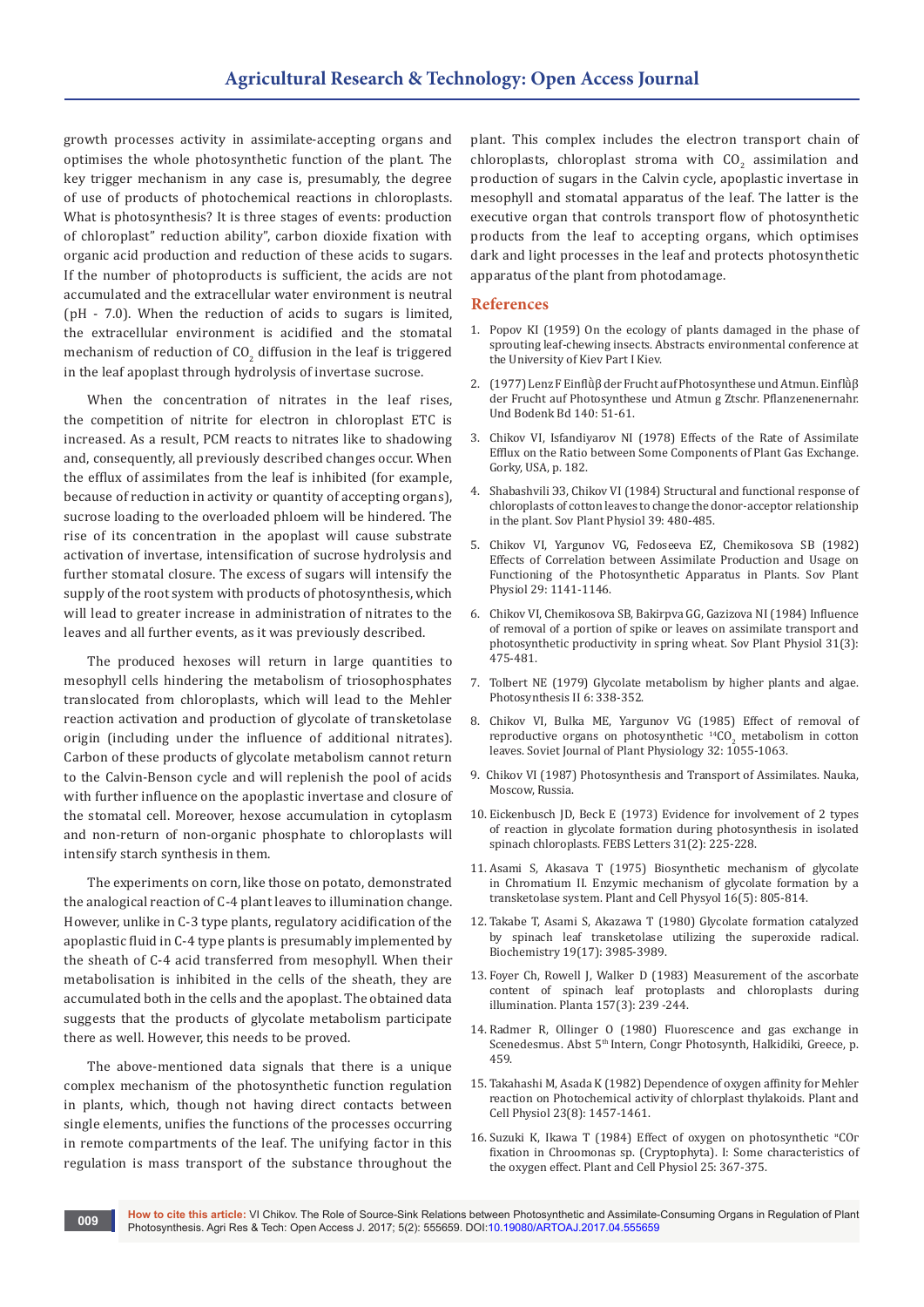- 17. Powles SВ, Comic G, Louason G (1984) Photoinhibition of in vivo photosynthesis induced by strong light in the absence of  $CO_2$ : an appraisal of the hypothesis that photorespiration protests against photoinhibition. Physiol veget 22: 437-446.
- 18. Chikov VI, Bakirova GG, Ivanova NP, Nesterova TN, Chemikosova SB (1998) A change of photosynthetic carbon metabolism in wheat flag leaf under fertilization with ammonia and nitrate. Physiology and Biochemistry of Cultivated Plants 30: 333-341.
- 19. [Chikov V, Bakirova G \(2000\) Relationship between carbon and nitrogen](https://link.springer.com/article/10.1023/A:1007150921664)  [metabolisms in photosynthesis. The role of photooxidation processes.](https://link.springer.com/article/10.1023/A:1007150921664)  [Photosynthetica 37\(4\): 519-527.](https://link.springer.com/article/10.1023/A:1007150921664)
- 20. [Chikov VI, Avvakumova NY, Bakirova GG, Belova LA, Zaripova LM](https://link.springer.com/article/10.1023/A:1013778201203)  [\(2001\) Apoplastic transport of 14C-photosynthates measured under](https://link.springer.com/article/10.1023/A:1013778201203)  [drought and nitrogen supply. Biologia Plantarum 44\(4\): 517-521.](https://link.springer.com/article/10.1023/A:1013778201203)
- 21. [Batasheva SN, Abdrakhimov FA, Bakirova GG, Chikov VI \(2007\)](https://link.springer.com/article/10.1134/S1021443707030120)  [Effect of nitrates supplied with the transpiration flow on assimilate](https://link.springer.com/article/10.1134/S1021443707030120)  [translocation. Russian Journal of Plant Physiology 54\(3\): 373-380.](https://link.springer.com/article/10.1134/S1021443707030120)
- 22. [Abdrakhimov FA, Batasheva SN, Bakirova GG, Chikov VI \(2008\)](https://www.ncbi.nlm.nih.gov/pubmed/18822790)  [Dynamics of ultra structure changes in sheet plate fiber flax with](https://www.ncbi.nlm.nih.gov/pubmed/18822790)  [braking transport assimilate by nitrate-anion. Tsitologiia 50\(8\): 700-](https://www.ncbi.nlm.nih.gov/pubmed/18822790) [710.](https://www.ncbi.nlm.nih.gov/pubmed/18822790)
- 23. Kursanov AL (1984) Endogenous Regulation of Assimilate Transport and Source-Sink Relations in Plants. Sov Plant Physiol 31: 579-595.
- 24. Serova VV, Raldugina GN, Krasavina MS (2006) Salycylic acid inhibits callose hydrolysis and disrupts transport of tobacco mosaic virus. Dokl Akad Nauk 406: 705-708.
- 25. [Zottini M, Costa A, De Michele R, Ruzzene M, Carimi F, et al. \(2007\)](https://academic.oup.com/jxb/article/58/6/1397/542451/Salicylic-acid-activates-nitric-oxide-synthesis-in)  [Salicylic acid activates nitric oxide synthesis in Arabidopsis. J Exp Bot](https://academic.oup.com/jxb/article/58/6/1397/542451/Salicylic-acid-activates-nitric-oxide-synthesis-in)  [58\(6\): 1397-1405.](https://academic.oup.com/jxb/article/58/6/1397/542451/Salicylic-acid-activates-nitric-oxide-synthesis-in)
- 26. Tarchevsky I А (1965) On the relationship between the photosynthetic phosphorylation assimilation of  $CO<sub>2</sub>$  and other functions of chloroplasts and photosynthetic cells. Biochemistry and biophysics of photosynthesis. Moscow, Nauka, Russia, pp. 305-319.
- 27. [Chikov VI, Akhtyamova GA, Batasheva SN, Mikhailov AL, Khamidullina,](https://link.springer.com/article/10.1134/S1021443715010045)  [et al. \(2015\) Effect of silencing of the apoplastic invertase gene on](https://link.springer.com/article/10.1134/S1021443715010045)  [photosynthesis in tomato. Russian Journal of Plant Physiology 62\(1\):](https://link.springer.com/article/10.1134/S1021443715010045)  [39-44.](https://link.springer.com/article/10.1134/S1021443715010045)
- 28. Laisk AH (1977) Kinetics of Photosynthesis and Photorespiration in C-3-plants. Moscow, Nauka, Russia, p. 196.
- 29. [Poffenroth M, Green DB, Tallman G \(1992\) Sugar concentrations in](https://www.ncbi.nlm.nih.gov/pubmed/16668815)  [guard cells of Vicia faba illuminated with red or blue light. Analysis by](https://www.ncbi.nlm.nih.gov/pubmed/16668815)  [high performance liquid chromatography. Plant Physiol 98\(4\): 1460-](https://www.ncbi.nlm.nih.gov/pubmed/16668815) [1471.](https://www.ncbi.nlm.nih.gov/pubmed/16668815)
- 30. Lips SN (1997) The role of inorganic nitrogen ions in plant adaptation processes. Russ J Plant Physiol 44: 421-431.
- 31. [Talbott LD, Zeiger E \(1993\) Sugar and organic acid accumulation in](https://www.ncbi.nlm.nih.gov/pubmed/12231893)  [guard cells of Vicia faba in response to red and blue light. Plant Physiol](https://www.ncbi.nlm.nih.gov/pubmed/12231893)  [102: 1163-1169.](https://www.ncbi.nlm.nih.gov/pubmed/12231893)
- 32. Voskresenskaya NP (1988) Reactions of photoregulation and their contribution to the photosynthetic activity in plants. In: Nichiporovich AA (Ed.), Photosynthesis and Production Process. Moscow, Nauka, Russia, pp. 142-153.
- 33. Polyakov MA, Karpushkin LT (1981) Humidity of the air above the evaporating surface of leaf mesophyll cells. Analysis of possible reasons for moisture reduction. Sov Plant Physiol 28: 448-460.
- 34. [Lu P, Outlaw WH, Smith BG, Freed GA \(1997\) A new mechanism for](https://www.ncbi.nlm.nih.gov/pmc/articles/PMC158284/)  [the regulation of stomatal aperture size in intact leaves. Plant Physiol](https://www.ncbi.nlm.nih.gov/pmc/articles/PMC158284/)  [114\(1\): 109-118.](https://www.ncbi.nlm.nih.gov/pmc/articles/PMC158284/)
- 35. [Outlaw WH, Vlieghere-He XD \(2001\) Transpiration rate. An important](https://www.ncbi.nlm.nih.gov/pubmed/11500569)  [factor controlling the sucrose content of the guard cell apoplast of](https://www.ncbi.nlm.nih.gov/pubmed/11500569)  [broad bean. Plant Physiol 126\(4\): 1716-1724.](https://www.ncbi.nlm.nih.gov/pubmed/11500569)
- 36. [Chikov VI, Abdrakhimov FA, Batasheva SN, Khamidullina LA \(2006\)](https://link.springer.com/article/10.1134/S1021443716050034)  [Characteristics of Photosynthesis in Maize Leaves \(С4 Plants\) upon](https://link.springer.com/article/10.1134/S1021443716050034)  [Changes in the Level of Illuminance and Nitrate Nutrition. Russ J Plant](https://link.springer.com/article/10.1134/S1021443716050034)  [Physiol 63\(5\): 620-625.](https://link.springer.com/article/10.1134/S1021443716050034)
- 37. [Chikov VI \(2008\) Evolution of Notions about Relationships between](https://link.springer.com/article/10.1134/S1021443708010160)  [Photosynthesis and Plant Productivity. Russian Journal of Plant](https://link.springer.com/article/10.1134/S1021443708010160)  [Physiology 55\(1\): 131-144.](https://link.springer.com/article/10.1134/S1021443708010160)
- 38. Chikov VI, Mikhailov AL, Timofeeva OA, Khamidullina LA Photosynthetic carbon metabolism.
- 39. Hall A, Brady CJ (1977) Assimilate source-sink relationships in Carsicum annuum L. II: Effects of fruiting and defloration on the photosynthetic capacity and senescence of the leaves. J Plant Physiol N 5: 771-779.
- 40. Kursanov AL (1976) Transport as similyatov rastenii, Nauka Moscow. Elsevier, Amsterdam Publishers, Netherlands.
- 41. Minchin PEH, McNaughton GS (1987) Xylem Transport of Recently Fixed Carbon within Lupin. Aust J Plant Physiol 14: 325-329.
- 42. Mokronosov АТ, Ivanova NА (1971) Specialities of photosynthetic function at the partial defoliation of plants. Sov J Plant Physiol 18: 668- 676.
- 43. Moyse A La (1978) photorespiration Photosynthese et production vegetable. In: Costes С (Ed.), Gauthier-Villars, France, pp. 127-146.
- 44. Myers SC, Ferree DC (1983) Influence of summer pruning and tree orientation on net photosynthesis, transpiration, shoot growth and dry-weight distribution in young apple trees. J Ammer Soc Hort Sci 108: 4-9.
- 45. [Outlaw WH \(1983\) Current concepts on the role of potassium in](http://onlinelibrary.wiley.com/doi/10.1111/j.1399-3054.1983.tb00775.x/abstract?systemMessage=Wiley+Online+Library+will+be+unavailable+on+Saturday+25th+March+from+07%3A00+GMT+%2F+03%3A00+EDT+%2F+15%3A00+SGT+for+4+hours+for+essential+maintenance.++Apologies+)  [stomatal movements. Physiol Plant 59: 302-311.](http://onlinelibrary.wiley.com/doi/10.1111/j.1399-3054.1983.tb00775.x/abstract?systemMessage=Wiley+Online+Library+will+be+unavailable+on+Saturday+25th+March+from+07%3A00+GMT+%2F+03%3A00+EDT+%2F+15%3A00+SGT+for+4+hours+for+essential+maintenance.++Apologies+)